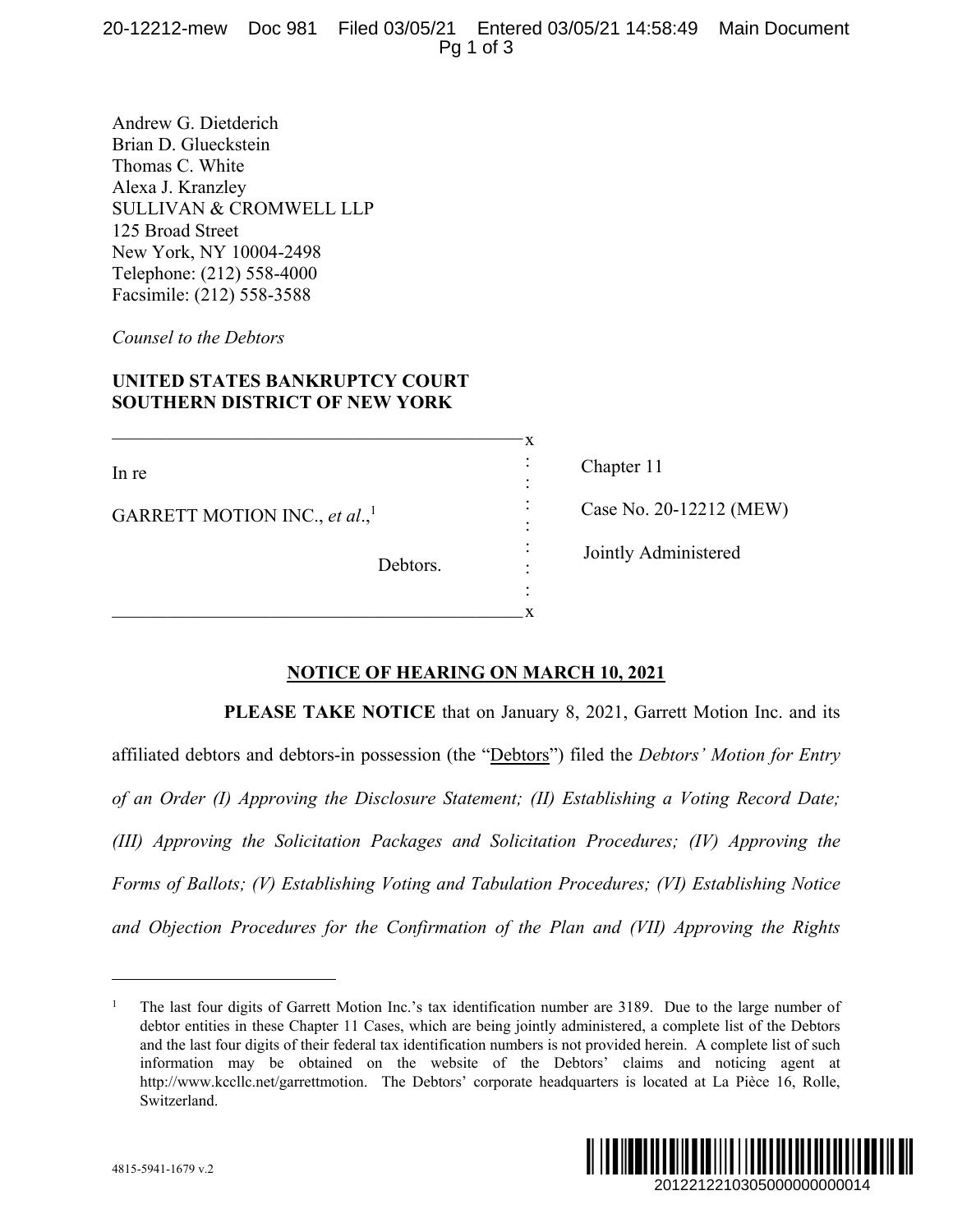## 20-12212-mew Doc 981 Filed 03/05/21 Entered 03/05/21 14:58:49 Main Document Pg 2 of 3

*Offering Procedures and the Rights Offering Materials* [D.I. 714] (the "Solicitation Procedures Motion") and on January 22, 2021, the Debtors filed the *Debtors' Motion for an Order (I) Authorizing the Debtors to Enter into and Perform Under (A) the Plan Support Agreement and (B) the Equity Backstop Commitment Agreement and (II) Granting Related Relief* [D.I. 783] (the "PSA/BCA Motion" and together with the Solicitation Procedures Motion, as each has been and may be further amended, the "Motions").

**PLEASE TAKE FURTHER NOTICE** that on February 16, 2021, the Honorable Michael E. Wiles, United States Bankruptcy Judge, United States Bankruptcy Court for the Southern District of New York (the "Court"), held an initial hearing to consider the Motions.

**PLEASE TAKE FURTHER NOTICE** that on March 5, 2021, the Court held a status conference with respect to the Motions.

**PLEASE TAKE FURTHER NOTICE** that with the Court's permission, a hearing to consider entry of orders approving the relief requested in the Motions will be held remotely before the Court on **March 10, 2021 at 11:00 a.m. (Prevailing Eastern Time)** (the "Hearing").

**PLEASE TAKE FURTHER NOTICE** that due to the COVID-19 pandemic and in accordance with the Court's General Order M-543, dated March 20, 2020, the Hearing will only be conducted telephonically. Parties should not appear in person and those wishing to participate in the Hearing must make arrangements through Court Solutions LLC. Instructions to register for Court Solutions LLC are attached to the Court's General Order M-543.

**PLEASE TAKE FURTHER NOTICE** that copies of the Motions may be obtained from the Court's website, https://ecf.nysb.uscourts.gov for a nominal fee or, free of